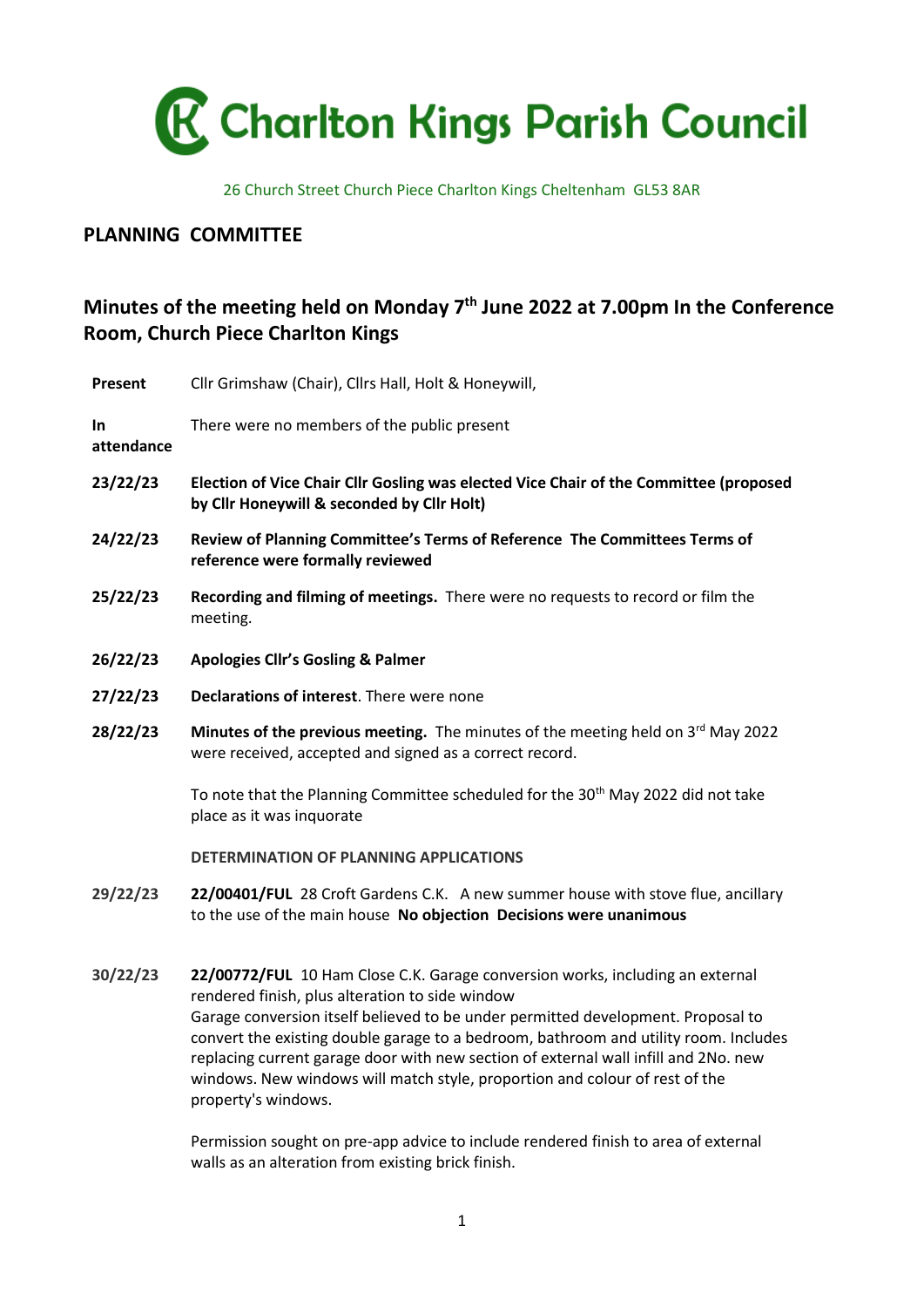Proposal to render new section of wall and areas of existing wall forming the projecting 'garage' section of the property.

Rendered finish sought due to unlikely possibility of a high quality finish being achieved by attempting to colour match and blend new brickwork and mortar with existing. Attempt to find heavily textured matching bricks (from circa 1980) unsuccessful. Half landing side window proposals**:** Location: facing onto Ryeworth Road and front of houses beyond, with high hedging on the site boundary significantly restricting views year round. Proposal to increase the height of the window from 1.2m to 2.1m to allow additional light into the upper and lower hallways with the southerly aspect. New window to match in style and colour to rest of the property. **No objection Decisions were unanimous**

- **31/22/23 22/00798/FUL** 81 Ravensgate Road C.K. Extension of existing garage building **No objection Decisions were unanimous**
- **32/22/23 22/00834/LBC & 22/00834/FUL** 49 Bafford Lane C.K. alterations and extension to existing outbuilding in the grounds of Bafford Cottage **No objection Decisions were unanimous**
- **33/22/23 22/00834/FUL & 22/00834/LBC** 49 Bafford Lane C.K. Alterations and extension to existing outbuilding in the grounds of Bafford Cottage **No objection Decisions were unanimous**
- **34/22/23 22/00841/FUL** 2 Vineyards Close C.K. Rear extension and garage conversion. Loft conversion including new gable **No objection Decisions were unanimous**
- **35/22/23 22/00844/FUL** 3 Ashley Close C.K. Demolition of majority of walls to DPC level (retrospective) and the re-construction of an extended and remodelled dwelling as per drawings approved under planning reference 22/00387/FUL **No objection Decisions were unanimous**
- **36/22/23 22/00759/TPO** 1 Barrington Place Cirencester Road C.K. Cedar Tree Fell to near ground level **Comment: The Committee regrets the loss of any significant trees in the Parish. However, we note the Tree Officer's comments on the condition of the tree and so do not object to this application. The Committee would support the Tree Officer's advice as to a suitable replacement. Decisions were unanimous**
- **37/22/23 22/00863/FUL** 9 St Judes Walk C.K. Removal of 2 single garage doors and replaced with 1 single garage door opening. Demolition of the existing conservatory with new single storey extension to the existing footprint **No objection Decisions were unanimous**
- **38/22/23 22/00880/FUL** The Homestead Moorend Road C.K. Proposed replacement window and doors, replacement roof tiles for slate and new porch **No objection Decisions were unanimous**
- **39/22/23 22/00874FUL** Glencairn Greenway Lane C.K. Proposed single storey rear extension, proposed dormers to create loft conversion, porch, a detached home office, new front